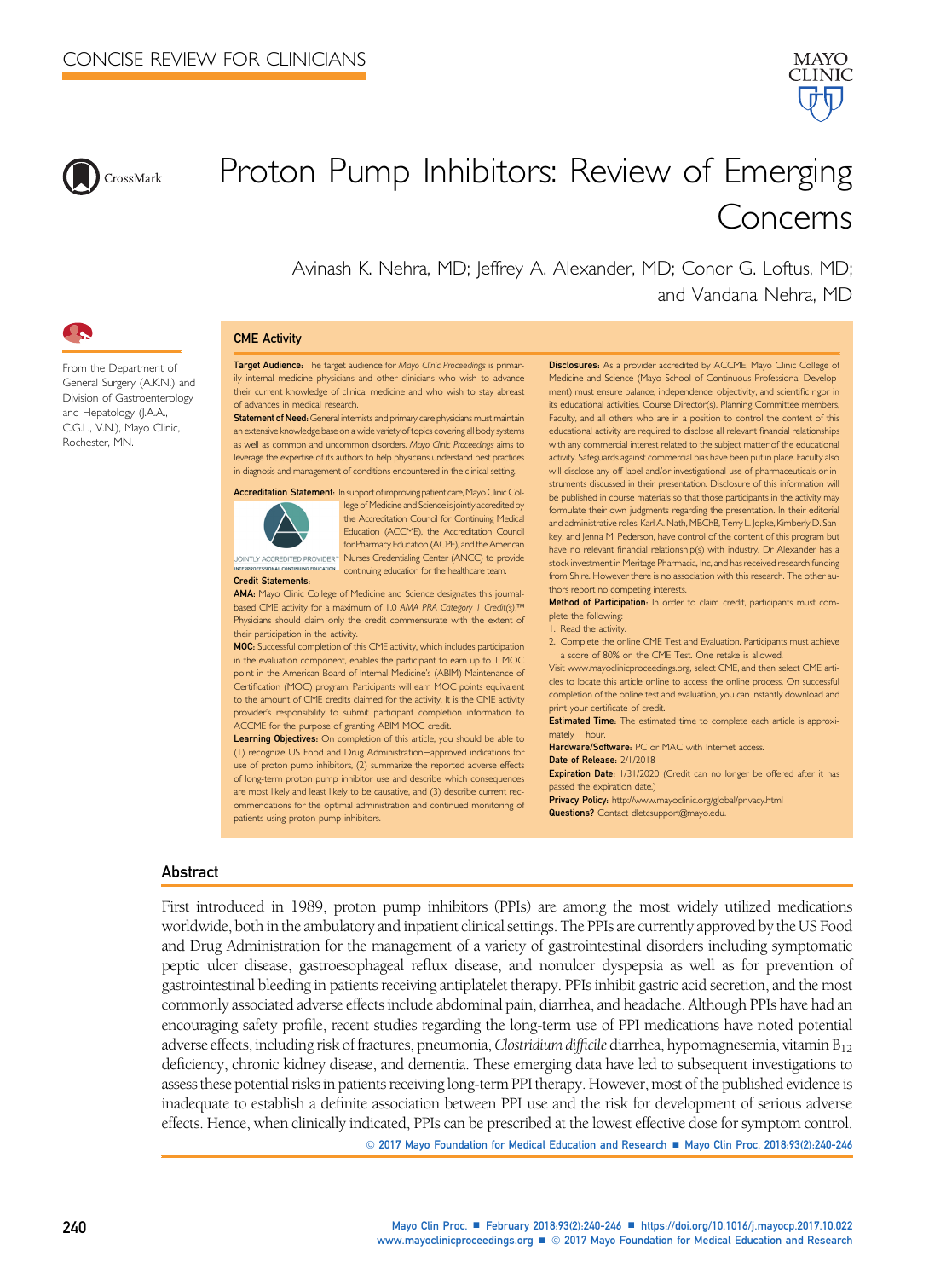roton pump inhibitors (PPIs), which reduce the production of gastric acid through irreversible binding to the hydrogen/potassium ATPase enzyme found on gastric parietal cells, were first approved for use in 1989. Over the past several decades, PPIs have become one of the most commonly prescribed medications in the United States with use in nonhospitalized patients doubling between 1999 and 2012 and accounting for more than \$11 billion in expenditures annually. $<sup>1</sup>$  $<sup>1</sup>$  $<sup>1</sup>$  Currently, long-term PPI use is approved</sup> for prevention and symptom control of gastroesophageal reflux disease, for Barrett esophagus, as prophylaxis for nonsteroidal anti-inflammatory drug (NSAID)-associated bleeding, and for pathologic hypersecretory conditions including Zollinger-Ellison syndrome (Table 1). Recent studies, however, have suggested an association between PPI use and several adverse effects. These studies have been well publicized and have been a source of major concern to both patients and physicians. The majority of results were reported from retrospective, observational studies with accepted statistical methods, which revealed mild to moderate overall associations but did not prove cause and effect. Therefore, the purpose of this review was to analyze recently published literature regarding several of the emerging concerns related to long-term use of PPIs and to determine whether the adverse effects mandate changes to our current practices ([Table 2](#page-3-0)).

## ASSOCIATION LIKELY CAUSATIVE

#### Hypomagnesemia

Hypomagnesemia associated with PPI use was first described in 2006 in patients who had been taking PPIs for more than 1 year and pre-sented with carpopedal spasm.<sup>[2](#page-5-0)</sup> Moreover, serum magnesium levels normalized with discontinuation of PPI therapy. Impaired absorption of magnesium may contribute to the development of hypomagnesemia. A metaanalysis of 9 observational studies and 109,798 patients reported a 43% increased risk of hypomagnesemia in patients receiving PPIs, thus suggesting a causative association.<sup>3</sup>

In 2011, the US Food and Drug Administration (FDA) issued a safety warning regarding the association between PPI use and

hypomagnesemia and recommended monitoring of magnesium levels in patients receiving long-term PPI therapy. Some guidelines suggest monitoring patients, particularly those concomitantly using diuretics or those with malabsorption disorders, because PPIs appear to be causative in this relationship.

## Vitamin B<sub>12</sub> Deficiency

Data from the National Health and Nutrition Examination Survey have revealed low serum vitamin  $B_{12}$  levels in 3.2% of adults.<sup>[4](#page-5-0)</sup> Gastric acid is required for the release of vitamin  $B_{12}$ from dietary proteins to facilitate absorption in the terminal ileum. In a study performed at Kaiser Permanente, 25,956 patients with vitamin  $B_{12}$  deficiency were compared with 184,199 patients without vitamin  $B_{12}$  deficiency to assess the association with acid suppression therapy. Those who had received PPI treatment for more than 2 years had a 65% increased risk for vitamin  $B_{12}$  deficiency when compared with nonusers. Use of  $1\frac{1}{2}$  or more pills per day was also significantly associated with vitamin  $B_{12}$  deficiency (odds ratio [OR], 1.9[5](#page-5-0); 95% CI, 1.77-2.15).<sup>5</sup> Of note, this increased relative risk  $(RR)$  of  $B_{12}$  deficiency would increase the prevalence of vitamin  $B_{12}$ deficiency in this population  $(≥50 \text{ years})$ from 2.3% to 3.8%. Current guidelines do not recommend monitoring vitamin  $B_{12}$  levels in patients receiving long-term PPI treatment.

#### Small Intestine Bacterial Overgrowth

Small intestine bacterial overgrowth (SIBO) has been associated with PPI use. Decreased gastric

| TABLE 1. FDA-Approved Indications for Proton<br><b>Pump Inhibitor Therapy</b>                                                             |  |  |  |
|-------------------------------------------------------------------------------------------------------------------------------------------|--|--|--|
| Treatment of gastroesophageal reflux disease<br>Healing of erosive esophagitis<br>Maintenance treatment for healed<br>erosive esophagitis |  |  |  |
| Treatment of gastric and duodenal ulcers                                                                                                  |  |  |  |
| Treatment and prophylaxis for NSAID-induced ulcers                                                                                        |  |  |  |
| Treatment of Helicobacter pylori infection in<br>combination with antibiotics                                                             |  |  |  |
| Management of pathologic hypersecretory<br>conditions (including Zollinger-Ellison syndrome)                                              |  |  |  |
| $FDA = Food$ and Drug Administration; NSAID = nonste-<br>roidal anti-inflammatory drug.                                                   |  |  |  |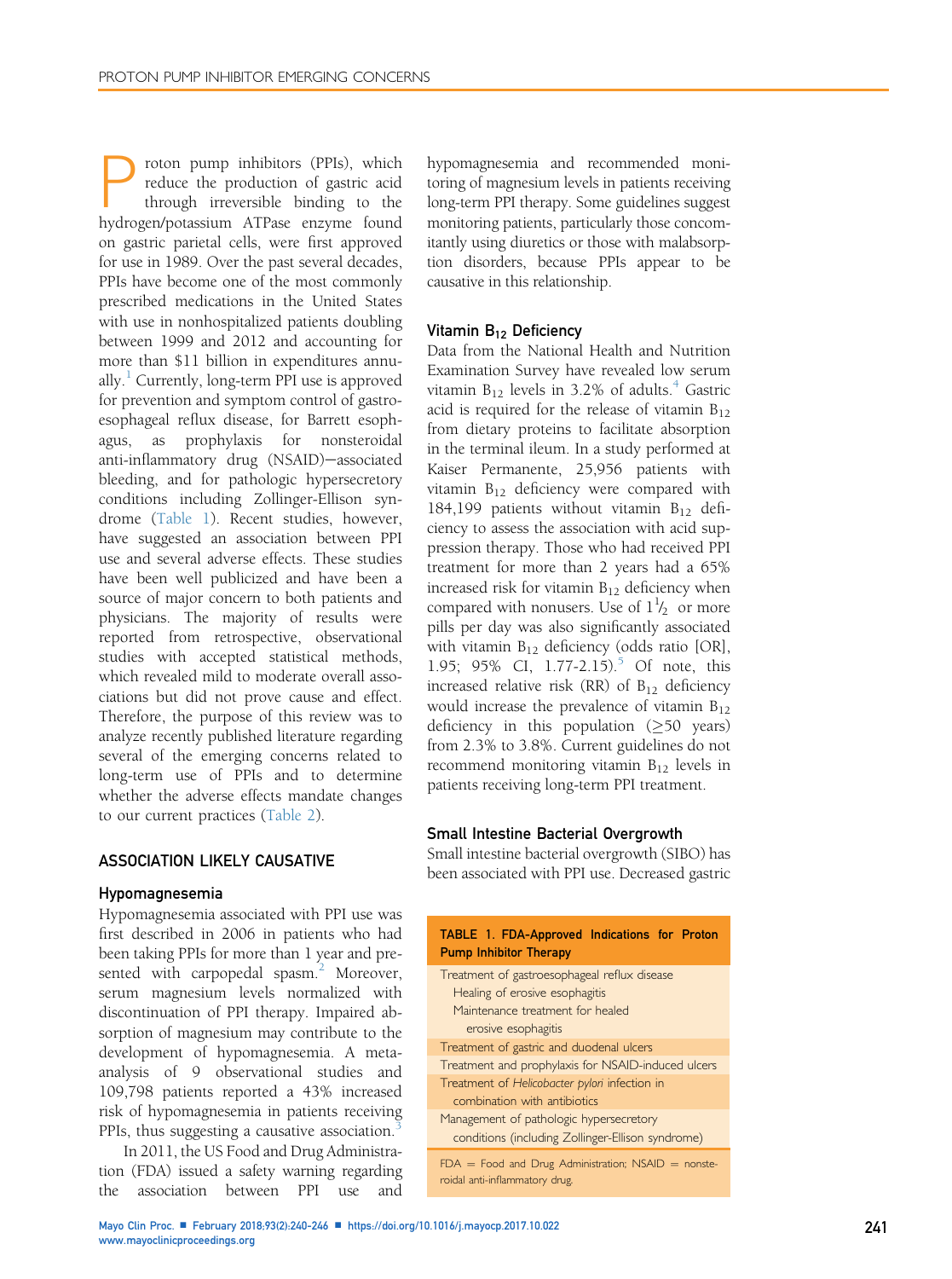acid production associated with PPI use can lead to overgrowth of small-intestine bacteria. A meta-analysis of 11 studies found an increased risk for development of SIBO among PPI users compared with nonusers (OR, 2.28; 95% CI, 1.24-4.21). This risk was 7.5-times greater among studies that utilized the more sensitive and specific duodenal/jejunal aspirate for diagnosis of SIBO. Studies using the glucose hydrogen breath test for diagnosis, a less sensitive and less specific technique, did not find this relationship. $6$  We suspect that this association is likely causative, although the clinical importance of SIBO remains controversial.

# ASSOCIATION UNCLEAR

## Bone Fractures

Osteoporosis-related fractures are a major health concern associated with significant morbidity and mortality: the lifetime risk is approximately 40% to 50% and 13% to 22% for females and males, respectively.<sup>[7](#page-6-0)</sup> Based on data from observational studies, concern has grown over the potential association between long-term use of PPIs and fracture risk. In 2010, the FDA published a warning of the increased risk of PPI use and fractures of the spine, wrist, and hip.

Multiple studies have found an increased risk of bone fractures in PPI users. A recent meta-analysis of 18 observational studies revealed that PPI use was associated with a 33% increased risk for fracture at any site (RR, 1.33; 95% CI, 1.15-1.54), a 26% higher risk of hip fracture (RR, 1.26; 95% CI, 1.16-1.36), and a 58% increase in risk of spine fracture (RR, 1.58; 95% CI, 1.38-1.82). After limiting analysis to cohort studies, and thus eliminating heterogeneity, the risk of hip fracture was still moderately increased by 24%. Subgroup analysis, interestingly, found that both short-term (<1 year) and long-term use were associated with increased risk of hip fracture.<sup>[8](#page-6-0)</sup>

The proposed mechanism for the increased fracture risk in patients receiving PPI therapy is reduced calcium absorption resulting in decreased bone mineral density (BMD). A placebo-controlled, double-blind, crossover trial in elderly postmenopausal women found that calcium carbonate absorption in the fasting state decreased after 1 week of omeprazole therapy.<sup>[9](#page-6-0)</sup>

However, there is no clear evidence that PPI medications are associated with development of osteoporosis. The most thorough study assessed the relationship between PPI use and BMD of the lumbar spine (vertebrae L1-L4), femoral neck, and total hip at baseline and after 5 years and [10](#page-6-0) years of PPI use. $10^{\circ}$  A total of 8340 patients underwent initial BMD measurements, and 4512 patients completed BMD testing after 10 years. After adjusting for confounders, the results revealed that BMD was significantly lower at the total hip and femoral neck regions but not at the lumbar spine among individuals using PPIs at baseline. After regression analyses, among those patients receiving continuous PPI therapy, there was no significant rate of change in BMD at the previously described measurement sites over 5- and 10-year periods. Similar to other studies, PPI users had significantly higher fracture rates compared with nonusers at baseline, but this finding was likely impacted by having statistically lower overall BMD as well as risk factors that predispose to fracture, including older age, female sex, and concurrent use of medications including corticosteroids. Finally, the association of short-term PPI use with fractures similarly suggests that PPI-induced osteoporosis is not likely the cause of PPI-associated bone fractures.

Another hypothesized mechanism is the inhibition of osteoclastic activity by PPIs, which affect bone remodeling and structure. A study of 104 patients (52 PPI users for  $\geq$ 5 years and 52 nonusers) found no significant differences between the 2 populations in mean T scores of the femoral neck, trochanter, total hip, and L1 through L4 vertebrae or in overall BMD, cortical or trabecular BMD, and cortical thickness, therefore concluding that long-term use of PPIs was not associated with adverse changes to bone structure. $11$ Additionally, the relationship between PPI use and risk of fracture among 79,899 postmenopausal women differed only by smoking history; while current and former smokers had a 50% increased risk of fracture, there was no significant increase in fracture risk among nonsmokers who used PPIs.<sup>[12](#page-6-0)</sup>

Although these studies have linked PPI use to development of hip fractures, recent data have been inconsistent and suggest that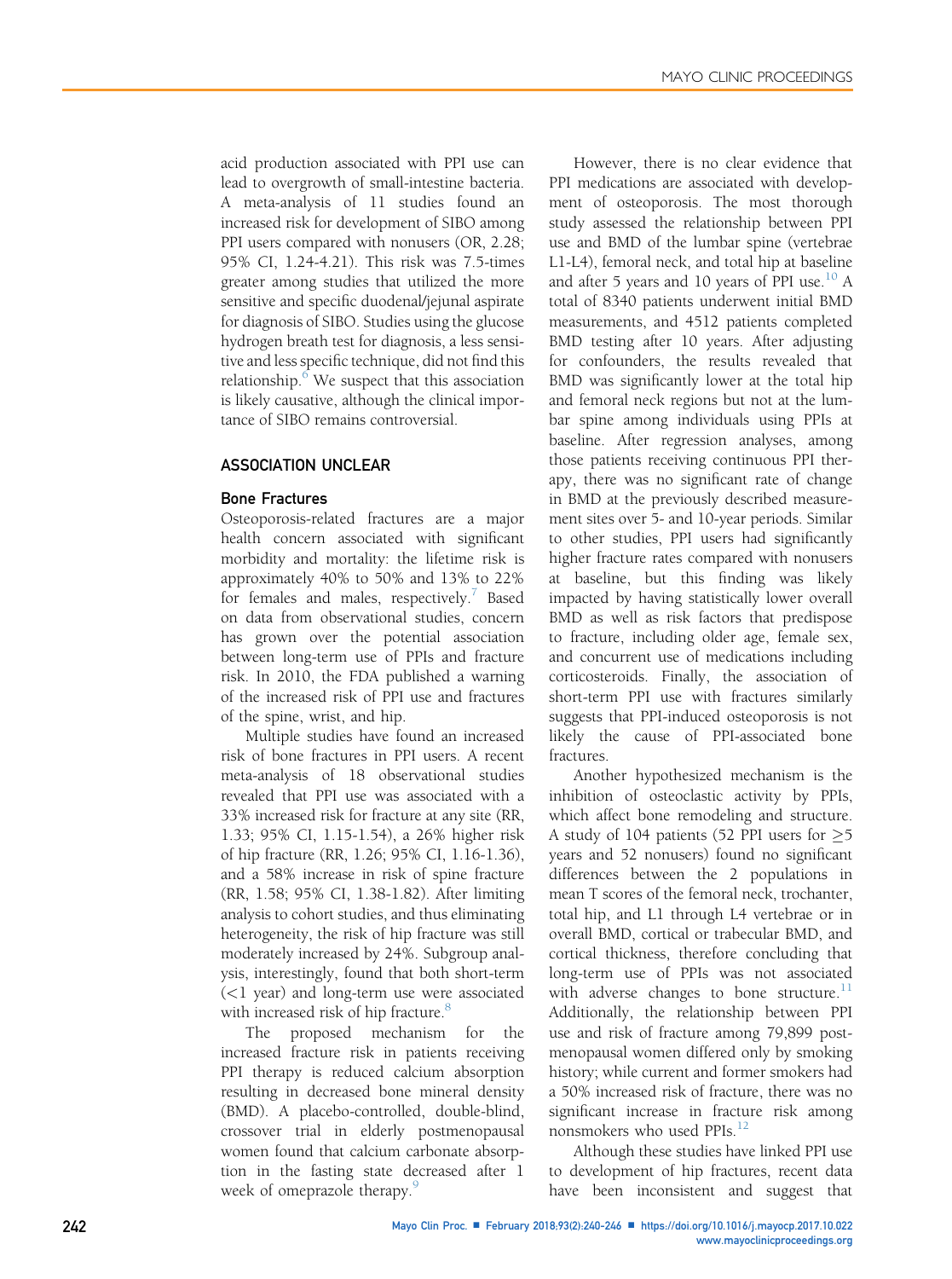<span id="page-3-0"></span>

| TABLE 2. Risks Associated With Long-term Proton Pump Inhibitor Use                                                                                                     |                                                    |            |                                                         |  |
|------------------------------------------------------------------------------------------------------------------------------------------------------------------------|----------------------------------------------------|------------|---------------------------------------------------------|--|
|                                                                                                                                                                        | Relative risk/odds                                 | Quality of |                                                         |  |
| Adverse effect                                                                                                                                                         | ratio (95% CI)                                     | evidence   | Practice recommendations                                |  |
| Likely causative                                                                                                                                                       |                                                    |            |                                                         |  |
| Hypomagnesemia <sup>3</sup>                                                                                                                                            | $1.43$ (1.08-1.88)                                 | Low        | Check serum magnesium levels in<br>symptomatic patients |  |
| Vitamin $B_{12}$ deficiency <sup>5</sup>                                                                                                                               | $1.65$ (1.58-1.73)                                 | Low        | Check CBC every 2 y and vitamin $B_{12}$<br>every 5 y   |  |
| Small-intestine bacterial overgrowth <sup>6</sup>                                                                                                                      | $2.28$ (1.24-4.21)                                 |            |                                                         |  |
| Duodenal/jejunal aspirate                                                                                                                                              | 7.59 (1.81-31.89)                                  | $\log$     | Unclear clinical importance                             |  |
| Glucose hydrogen breath test                                                                                                                                           | $1.93(0.69-5.42)$                                  |            | No recommendation to check for SIBO<br>while using PPIs |  |
| Association unclear                                                                                                                                                    |                                                    |            |                                                         |  |
| Bone fractures <sup>8</sup>                                                                                                                                            | 1.26 (1.16-1.36) for hip fractures                 | Low        | BMD screen per national guidelines                      |  |
|                                                                                                                                                                        | $1.33$ ( $1.15 - 1.54$ ) for fractures at any site |            | Calcium and vitamin D intake per RDA<br>recommendations |  |
| Clostridium difficile infection <sup>14</sup>                                                                                                                          | $1.74$ (1.47-2.85)                                 | Low        | No recommendations                                      |  |
|                                                                                                                                                                        |                                                    |            | Cautious use of antibiotics                             |  |
| Chronic kidney disease <sup>19</sup>                                                                                                                                   | $1.50$ (1.14-1.96)                                 | Very low   | Check serum creatinine level annually                   |  |
| Dementia $^{24}$                                                                                                                                                       | $1.44$ $(1.36 - 1.52)$                             | Very low   | No recommendations                                      |  |
| Unlikely causative                                                                                                                                                     |                                                    |            |                                                         |  |
| Community-acquired pneumonia <sup>28</sup>                                                                                                                             | $1.27$ ( $1.11 - 1.46$ )                           | Very low   | No recommendations                                      |  |
| $RMD$ - bone mineral density $CRC$ - complete blood cell count: $PPI$ - proton pump inhibitor: $RDA$ - Recommended Dietary Allowance: SIRO - small intestine bacterial |                                                    |            |                                                         |  |

 ${\tt BMD}$   $=$  bone mineral density;  ${\tt CBC}$   $=$  complete blood cell count;  ${\sf PPI}$   $=$  proton pump inhibitor;  ${\sf RDA}$   $=$   ${\sf Recommended\, }$   $D$  ietary Allowance;  ${\sf SIBO}$   $=$  small intestine bacterial overgrowth.

although there may be a mild to moderate increase in the overall risk of fractures regardless of duration of therapy, long-term PPI use does not significantly affect the rate of bone density loss. However, clinicians should be aware of the potential for association with fracture risk, although the American Gastroenterological Association does not recommend routine BMD screening or increased calcium supplementation in patients receiving longterm PPI therapy. $13$ 

## Clostridium difficile Infection

Clostridium difficile is a common cause of diarrhea associated with increasing morbidity and mortality. Studies have suggested a link between use of PPIs and development of C difficile infection (CDI), which led the FDA to issue a warning regarding risk of CDI in patients receiving PPI therapy and also recommend use of the lowest PPI dose for the shortest duration. A meta-analysis of 42 observational studies revealed an increased risk of both incident and recurrent CDIs in patients treated with PPIs (OR, 1.74; 95% CI, 1.47-2.85 and OR, 2.51; 95% CI, 1.16-5.44, respectively). $14$  Although presenting less overall risk, the use of histamine 2 receptor

antagonists was also associated with an increased risk for CDI, thus suggesting an overall role of acid suppression in development of CDI. All studies included were nonrandomized observational studies, had significant statistical heterogeneity, and were variable with regard to dose and duration of PPI treatment.

The association between CDI and PPI use is hypothesized to be due to survival of the C difficile vegetative form in the alkaline gastric pH. The emergence of SIBO in PPI users increases the luminal concentration of unconjugated bile acids, which may lead to conversion of the C difficile spores to the toxin-secreting vegetative form. Additionally, after 4 to 8 weeks of PPI therapy, there are alterations in the gut microbiome that predispose patients to development of  $CDI<sub>15</sub>$  $CDI<sub>15</sub>$  $CDI<sub>15</sub>$ 

A review of 23 observational studies with 288,620 patients found a 65% increase in CDI incidence among patients receiving PPIs.<sup>[16](#page-6-0)</sup> An association between PPI use and CDI recurrence has also been reported. $17$ However, studies with additional multivariate analysis established that PPI use was not associated with an increase in severe, complicated CDI, treatment failure, or recurrence of CDI.<sup>[18](#page-6-0)</sup>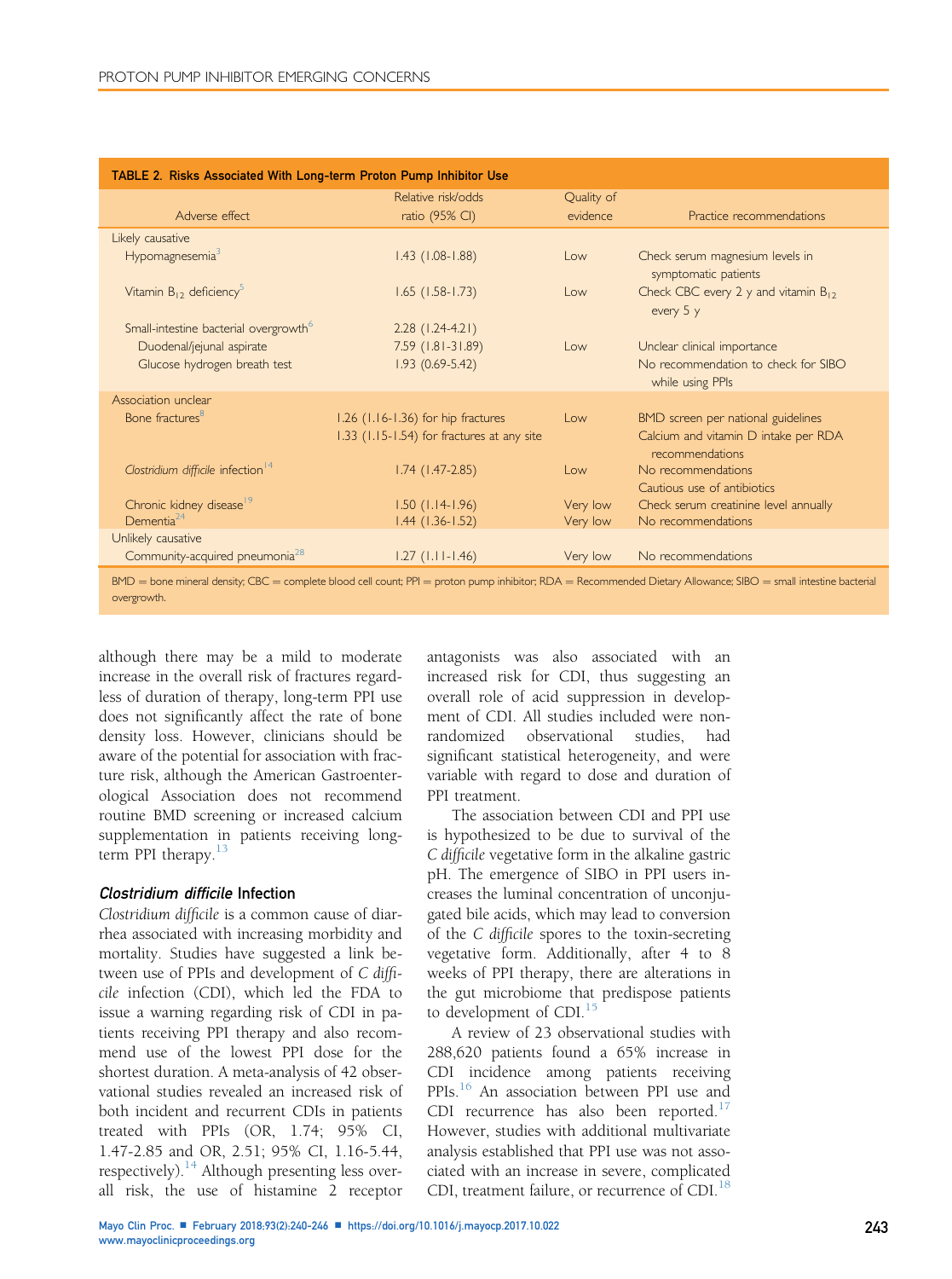Hence, the association between PPI use and CDI has been inconsistent, suggesting an association without clear causation.

## Acute and Chronic Kidney Disease

Reports have raised concerns regarding an association between use of PPIs and both acute kidney injury (AKI) and chronic kidney disease (CKD). In the prospective Atherosclerosis Risk in Communities Study, 10,482 participants with normal baseline renal function were followed up for a median of 13.9 years. $19$ After adjusted analysis, the results revealed that PPI users had a 50% greater risk of development of CKD than nonusers, with a 10-year absolute risk increase of 3.3%. There was also a 64% increased risk of AKI among PPI users. These findings were replicated in a cohort of 248,751 patients from the Geisinger Health System who were followed up for a median of 6.2 years, during which there was a 17% increased risk of CKD among PPI users and higher risk with twice-daily dosing of PPIs when compared with a single daily dose.<sup>[19](#page-6-0)</sup> However, among this population, there was a statistically significant increase in concomitant use of NSAIDs among PPI users, which is a confounding variable. The strengths of this study were inclusion of adjusted multivariate analysis and comparison between PPI users with propensity score-matched nonusers. Using the Department of Veterans Affairs national databases, Xie et al $^{20}$  $^{20}$  $^{20}$  also assessed renal outcomes among a cohort of 173,321 new PPI users vs 20,270 new users of histamine 2 receptor antagonists followed up for a period of 5 years. In comparison with patients using histamine 2 receptor antagonists, PPI users had a 28% increased risk for incident CKD, as well as increased risk for estimated glomerular filtration rate decline greater than 30%, doubling of serum creatinine level, and development of end-stage renal disease. $20$  There was also a significant association between duration of exposure and worsening outcomes. Another population-based study of 290,592 patients older than 65 years found a 2.5-times increased risk for development of AKI and a 3-times increased risk for acute interstitial nephritis among elderly patients recently beginning PPI therapy. $21$ Similarly, in a recent retrospective population study from Sweden, the risk of doubling of the serum creatinine level was 1.26-times greater after initiating PPI therapy compared with histamine 2 receptor antagonist therapy over a median follow-up of 2.7 years. $^{22}$ 

The mechanism for development of CKD may be the result of subclinical acute interstitial nephritis, which if untreated progresses to injury of the nephron. Based on the results of these studies, initiation and cumulative use of PPIs have been associated with risk for kidney disease. No recommendations have been proposed for monitoring kidney function in patients receiving long-term PPI therapy, irrespective of dose. We believe that until this association is better clarified, it is reasonable to monitor estimated glomerular filtration rate annually, based on CKD guidelines for monitoring patients taking potentially nephrotoxic medications. $^{23}$  $^{23}$  $^{23}$ 

## Dementia

Recent observational studies have suggested an increased risk of dementia among PPI users. Two prospective studies have assessed the association between PPI use and the risk of dementia. Haenisch et al<sup>[24](#page-6-0)</sup> studied 3076 patients 75 years or older with no history of dementia and after adjusting for confounders, found that PPI users had a 38% increased risk of dementia and a 44% increased risk of Alzheimer disease. Gomm et  $al^{25}$  $al^{25}$  $al^{25}$  similarly conducted a prospective cohort study of 73,679 individuals 75 years or older without dementia at baseline and also found a significant 44% increased risk of dementia among patients receiving regular PPI medication. These findings contrast those of a recent prospective analysis of 13,864 middle-aged and older women enrolled in the Nurses' Health Study II, in which there was no definite evidence of association between the duration of PPI use and cognitive function.<sup>[26](#page-6-0)</sup> Data from the Finnish nationwide health care registry also reported that among 70,718 newly diagnosed cases of Alzheimer disease, PPI use was not associated with increased risk. $27$ 

Accumulation of amyloid- $\beta$  peptides is involved in the pathogenesis of Alzheimer disease, and studies have found that lansoprazole led to higher levels of amyloid- $\beta$  levels in the brains of mice.<sup>28</sup> The PPIs increase amyloid synthesis and decrease amyloid degradation in the brain. In addition, association of PPI use with vitamin  $B_{12}$  deficiency can lead to neurologic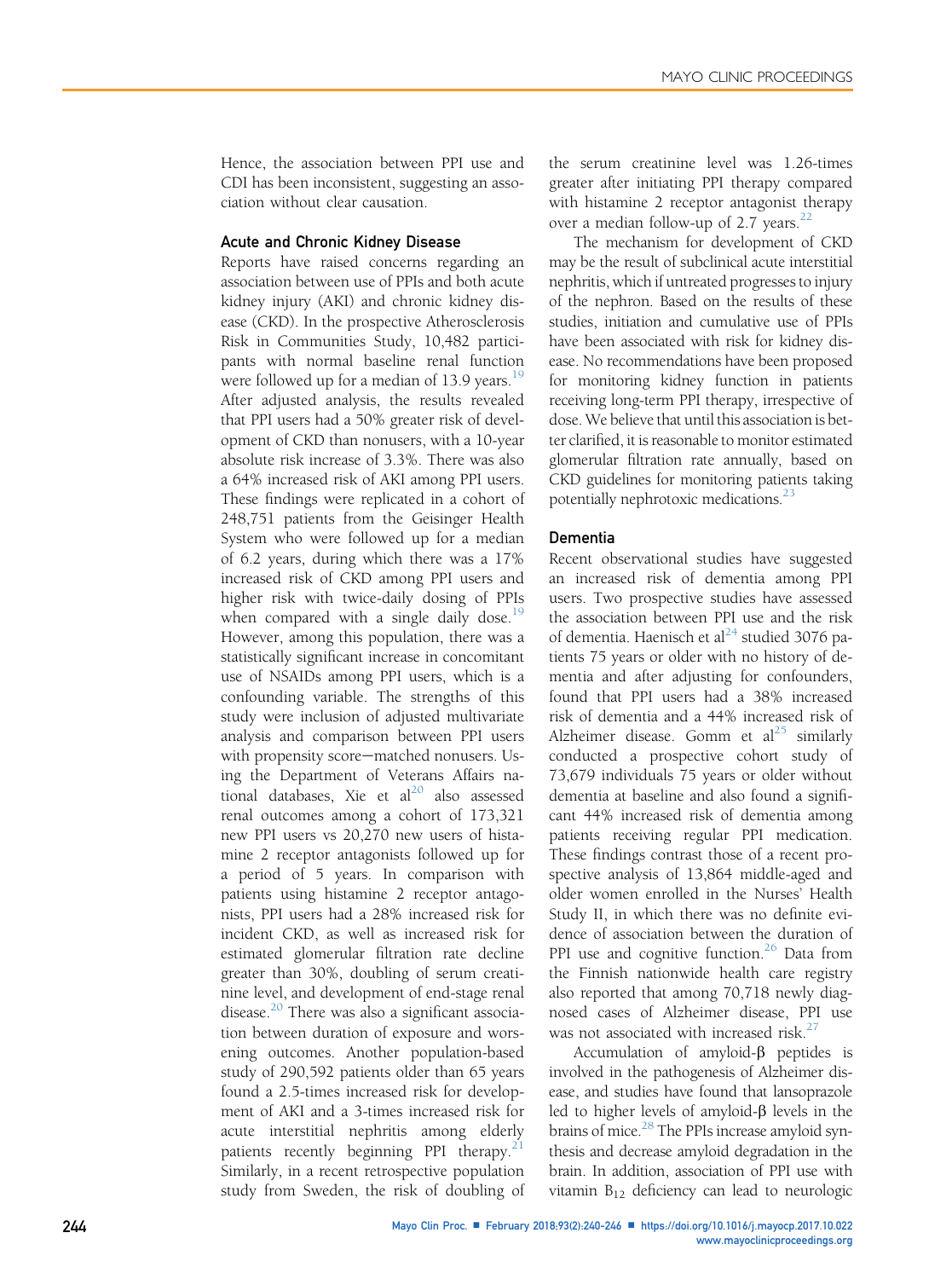<span id="page-5-0"></span>symptoms including dementia. Thus, prospective clinical trials are required to further examine and establish this causal association.

# ASSOCIATION UNLIKELY CAUSATIVE

Several studies have reported an association between PPI use and development of communityacquired pneumonia  $(CAP)$ <sup>[29](#page-6-0)</sup> A meta-analysis of 8 observational studies found that the overall risk of pneumonia was increased by 27% with use of PPIs. $^{30}$  $^{30}$  $^{30}$  There was a temporal relationship of pneumonia with recent initiation of PPI treatment  $(\leq 7$  days of index date). This temporal relationship would support a confounding rather than causative association between PPI use and CAP. Further subgroup analyses revealed that higher doses were correlated with greater risk of development of pneumonia and that this risk decreased with longer duration of therapy before the index date of diagnosis. To address the limitations of prior studies and examine the risk between PPIs and CAP, a meta-analysis of 8 cohort studies was conducted in patients initiating prophylactic PPIs while using NSAIDs. Results revealed that PPIs were not associated with increased risk of hospitalization for CAP in the 6 months immediately following initiation of NSAID ther-apy (OR, 1.05; 95% CI, 0.89-1.25).<sup>[31](#page-6-0)</sup>

A recently published observational cohort study noted an increased risk of mortality with PPI use. However, this study had major limitations including the potential for residual confounders accounting for this association, selection bias, and limited generalizability of results.<sup>[32](#page-6-0)</sup> Although we should not ignore these epidemiological associations, prospective controlled studies are needed in the future to establish a causative relationship between PPIs and the aforementioned diseases.

## **CONCLUSION**

Use of PPIs has been reported to be associated with increased risk for development of a multitude of adverse effects. The majority of the data are based on results from retrospective observational studies, which have inherent biases, risk for confounding variables, and the inability to demonstrate a definite causal relationship. Most of these studies reported mild to moderate overall associations (with RRs of 1 to 2) between PPI use and the risks of bone fracture, CDI, pneumonia, vitamin and mineral deficiencies,

kidney disease, and dementia. Thus, because many of these adverse effects are uncommon, the absolute risk to patients remains quite small.

Based on current recommendations, the American Gastroenterological Association does not recommend routine laboratory monitoring or use of supplemental calcium, vitamin B12, and magnesium in patients taking PPIs daily. However, as this story evolves, our current practice is to check creatinine levels yearly, complete blood cell counts every other year, and vitamin B12 levels every 5 years in patients receiving long-term PPI therapy. In summary, the best strategy is to prescribe PPIs at the lowest dose on a short-term basis when appropriately indicated so that the potential benefits outweigh any adverse effects associated with the use of PPIs.

Abbreviations and Acronyms:  $AKI =$  acute kidney injury;  $BMD =$  bone mineral density;  $CAP =$  community-acquired pneumonia;  $CDI =$  Clostridium difficile infection;  $CKD =$ chronic kidney disease;  $FDA =$  Food and Drug Administration;  $NSAID$  = nonsteroidal anti-inflammatory drug;  $OR =$ odds ratio;  $PPI =$  proton pump inhibitor;  $RDA =$  Recommended Dietary Allowance;  $RR$  = relative risk;  $SIBO$  = small-intestine bacterial overgrowth

Potential Competing Interests: Dr Alexander has a stock investment in Meritage Pharmacia, Inc, and has received research funding from Shire. However there is no association with this research. The other authors report no competing interests.

Correspondence: Address to Vandana Nehra, MD, Division of Gastroenterology and Hepatology, Mayo Clinic, 200 First St SW, Rochester, MN 55905 [\(nehra.vandana@](mailto:nehra.vandana@mayo.edu) [mayo.edu\)](mailto:nehra.vandana@mayo.edu).

## **REFERENCES**

- 1. Forgacs I, Loganayagam A. Overprescribing proton pump inhibitors [editorial]. BMJ. 2008;336(7634):2-3.
- 2. Epstein M, McGrath S, Law F. Proton-pump inhibitors and hypomagnesemic hypoparathyroidism. N Engl J Med. 2006; 355(17):1834-1836.
- 3. Cheungpasitporn W, Thongprayoon C, Kittanamongkolchai W, et al. Proton pump inhibitors linked to hypomagnesemia: a systematic review and meta-analysis of observational studies. Ren Fail. 2015;37(7):1237-1241.
- 4. Evatt ML, Terry PD, Ziegler TR, Oakley GP. Association between vitamin B<sub>12</sub>-containing supplement consumption and prevalence of biochemically defined B<sub>12</sub> deficiency in adults in NHANES III (Third National Health and Nutrition Examination Survey). Public Health Nutr. 2010;13(1):25-31.
- 5. Lam JR, Schneider JL, Zhao W, Corley DA. Proton pump inhibitor and histamine 2 receptor antagonist use and vitamin  $B_{12}$ deficiency. JAMA. 2013;310(22):2435-2442.
- 6. Lo WK, Chan WW. Proton pump inhibitor use and the risk of small intestinal bacterial overgrowth: a meta-analysis. Clin Gastroenterol Hepatol. 2013;11(5):483-490.